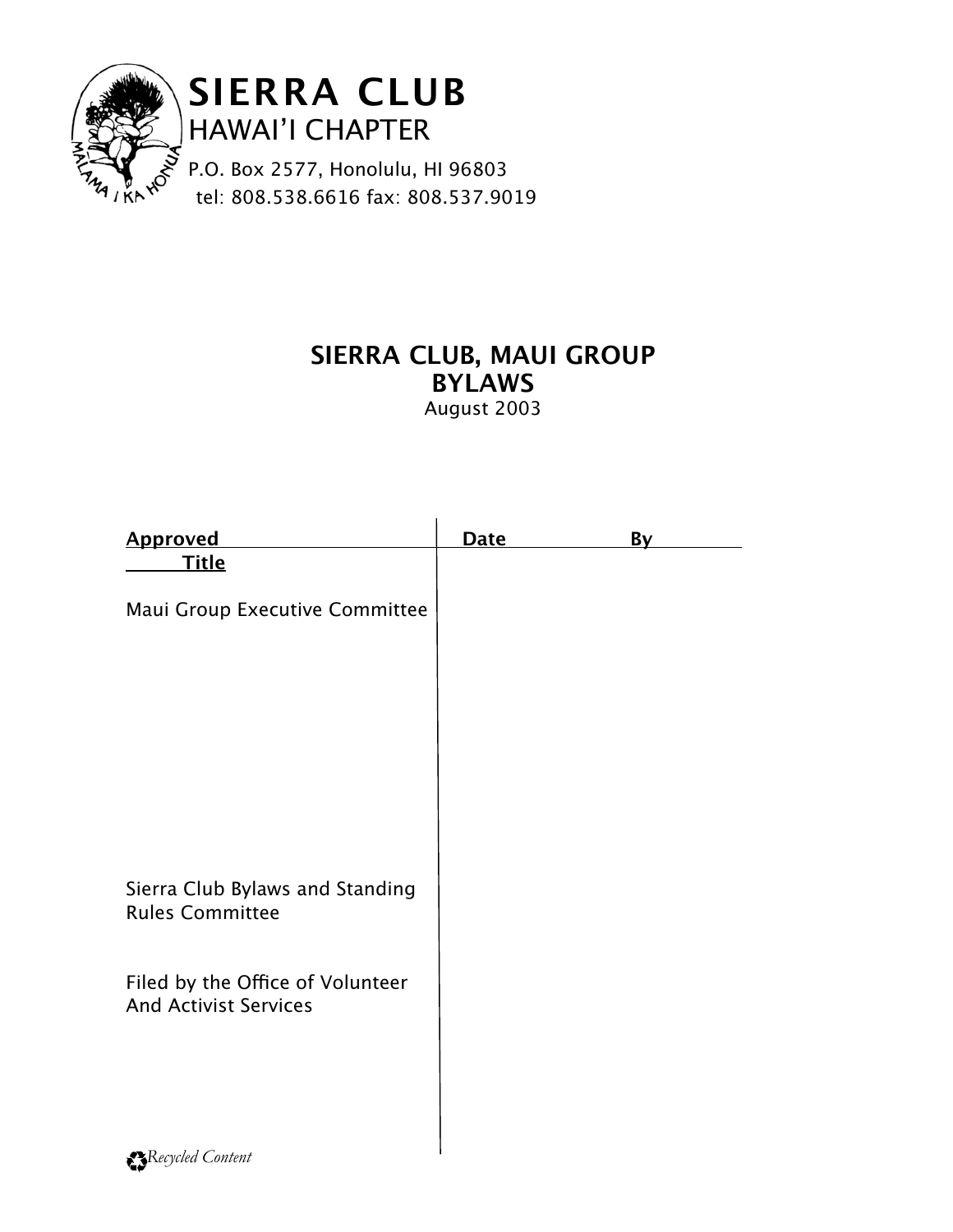- 1. Organization
	- 1.1. Name
	- 1.2. Establishment
	- 1.3. Purpose
	- 1.4. Boundaries
- 2. Membership
	- 2.1. Members
	- 2.2. Powers of Members
	- 2.3. Election Petitions
- 3. Executive Committee (ExCom)
	- 3.1. Number
	- 3.2. Powers
	- 3.3. Responsibilities
	- 3.4. Vacancies
	- 3.5. Officers
	- 3.6. Representatives
	- 3.7. Committees
	- 3.8. Open Meetings
	- 3.9. Quorum
	- 3.10. ExCom
	- 3.11. Meetings
	- 3.12. Special Meetings
	- 3.13. Emergency Meetings
	- 3.14. Absences
- 4. Nominations and Elections
	- 4.1. Annual Election
	- 4.2. Nominating Committee
	- 4.3. Petition Candidates
	- 4.4. Election Committee
	- 4.5. Mailing Ballots
	- 4.6. Return of Ballots
	- 4.7. Counting Ballots
- 5. Functions and Services
	- 5.1. Functions
	- 5.2. Publications
	- 5.3. Conservation Program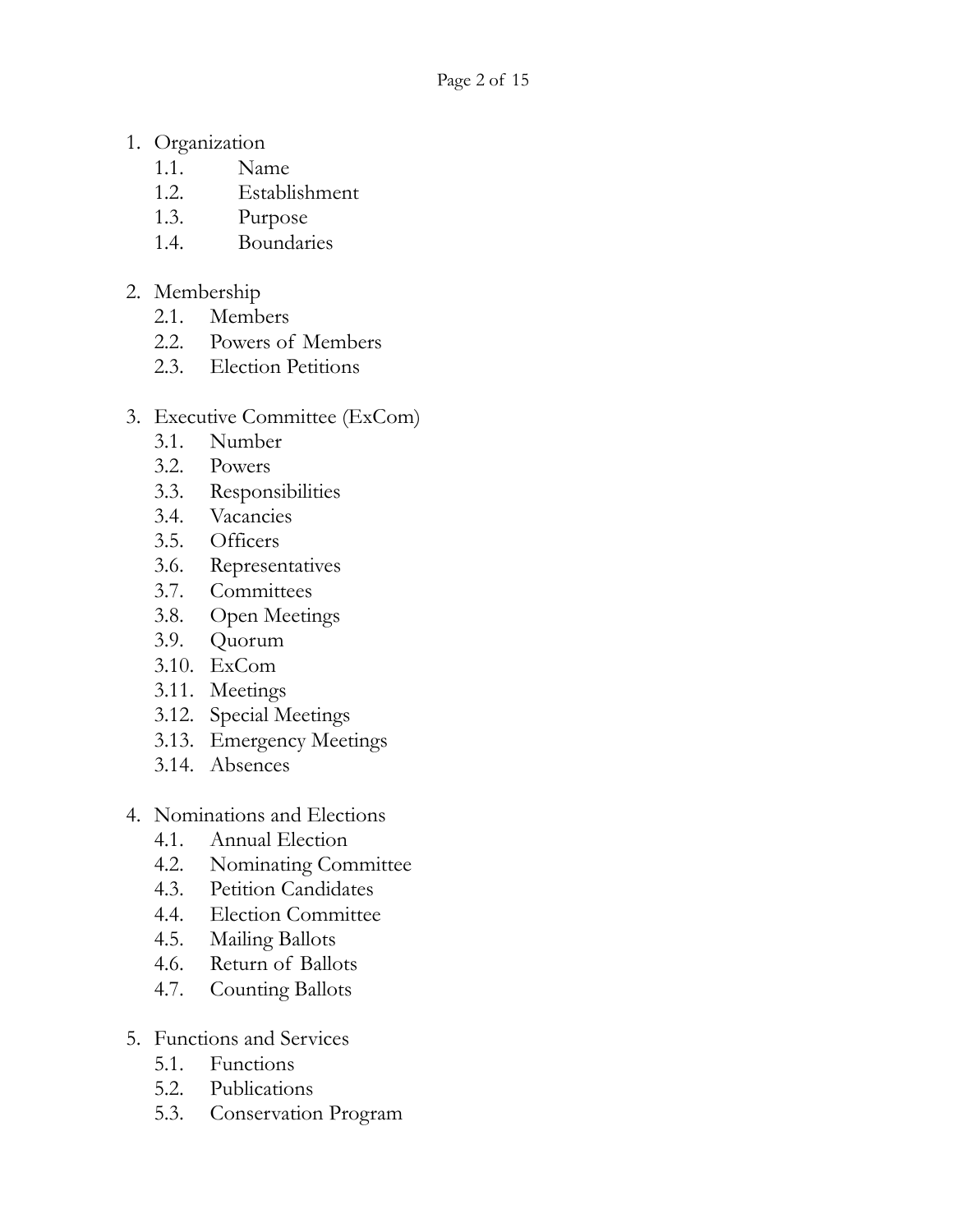- 5.4. Membership Program
- 5.5. Outings and Activities
- 5.6. Political Action
- 6. Group Sections
	- 6.1. Sections
	- 6.2. Reports
	- 6.3. Dissolution

#### 7. Finances

- 7.1. Receiving & Expending Funds
- 7.2. Fundraising and Fees for Outings and Activities
- 7.3. Authority Over Deposited Funds
- 7.4. Requirement to Deposit
- 7.5. Delegation of Authority
- 7.6. Prohibitions
- 7.7. Fiscal Year
- 7.8. Books and Reports
- 7.9. Review

#### 8. Construction and Amendment

- 8.1. Interpretation of Bylaws
- 8.2. Amendment
- 8.3 Signatures and Effective Date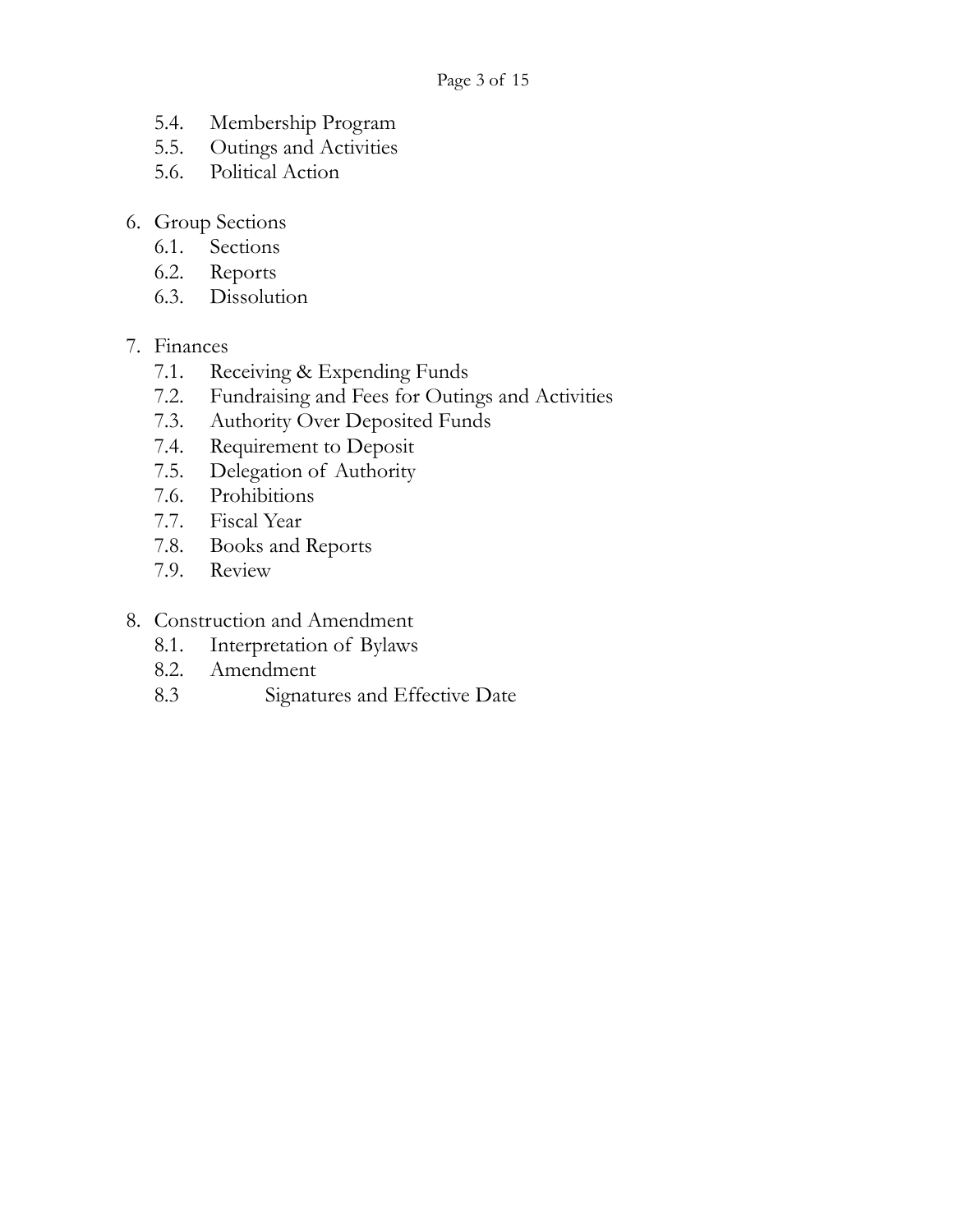### **1. Organization.**

- 1.1 **Name.** The name of this Sierra Club unit is the Hawai`i Chapter of the Sierra Club (Club).
- 1.2 **Establishment.** This Chapter is established by action of the Board of Directors of the Club (Board), and is governed by these Bylaws, consistent with the provisions of the Bylaws and Standing Rules of the Club, by applicable law, and by the policies and directives of the Board. This Chapter is an integral part of the Sierra Club and is not a separate legal entity.
- 1.3 **Purpose.** The purpose of this Chapter is to foster within its territorial limits the purposes of the Club. The chapter is authorized to undertake activities that are consistent with the purposes of the Club and are not prohibited by the Board by a general rule applicable alike to all chapters. The Chapter shall act on questions of public policy only in pursuance of Board policies or in a manner consistent with them. It is essential that the chapter not take on activities that are contrary to the policies established by the Board or its designees.
- 1.4 **Boundaries.** The territorial boundaries of this Chapter shall be as specified from time to time by the Board, with due consideration of the wishes of Club members residing therein.

# **2. Membership.**

- 2.1 **Members.** Chapter members shall be those Club members of record who reside within the Chapter boundaries, except as otherwise provided in the Club Bylaws. Only Chapter members in good standing may vote or hold Chapter office. Only Sierra Club members in good standing may act on behalf of the Chapter.
- 2.2 **Powers of Members.** By voting in annual or special elections, members shall elect and may recall members of the Chapter Executive Committee (ExCom) other than group representatives, and may determine Chapter policy. Through petition, members may require the ExCom to call membership meetings.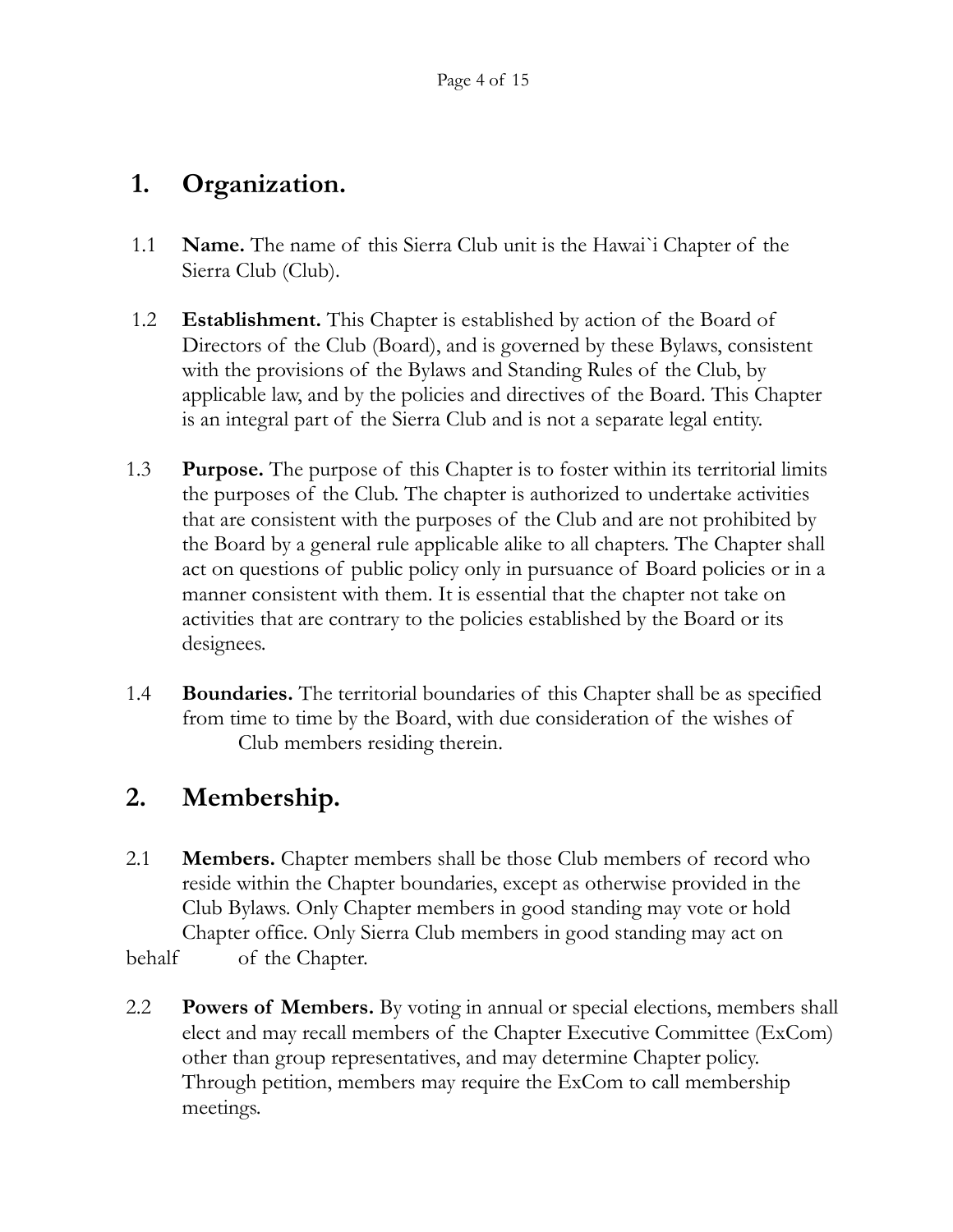- 2.3 **Membership Meetings.** Upon petition by twenty-five members, the ExCom shall call a membership meeting with at least fourteen days written notice to the members stating time and place to consider subjects specified in the petition. No binding action may be taken at a membership meeting, but resolutions addressed to any Club entity may be adopted. The quorum for a membership meeting shall be twenty-five Chapter members.
- 2.4 **Required Election Petitions.** The members may petition for a special election by obtaining signatures from 15% or more of the Chapter's members. Petitions shall state separately each issue to be decided. If the issue is the recall of ExCom members, candidates who shall take office if the recall is successful may be nominated in the same petition.

# **3. Executive Committee (ExCom).**

- 3.1 **Number.** Subject to the powers of the members as provided by these Bylaws, the management of the affairs and activities of the Chapter shall be
- in the hands of an ExCom of seven members elected by the Chapter membership for terms of two years, one representative from each Chapter group selected according to the group's bylaws, and the Council Delegate
- ex- officio, with vote. Group representatives may vote and hold any office except Council Delegate or Alternate. Groups may designate alternates who may vote in the absence of the representative.

 In any election, up to four members may be elected for full terms, as long as the size of the ExCom does not increase as a result and no fewer than three terms will expire in any future year. When filling vacancies in unexpired terms by election, longer terms shall be awarded to candidates with more votes. The candidates who win the higher numbers of votes shall receive any available full terms and the others shall receive the unexpired remainders of the vacated terms. Members elected shall take office at the start of the first meeting of the year.

 If not otherwise members of the ExCom, the Secretary and Treasurer shall serve as non-voting members.

3.2 **Powers.** Only the ExCom or those specifically authorized by it or its designees shall act in the name of the Chapter. The ExCom shall have the authority to make rules and regulations for carrying out the provisions of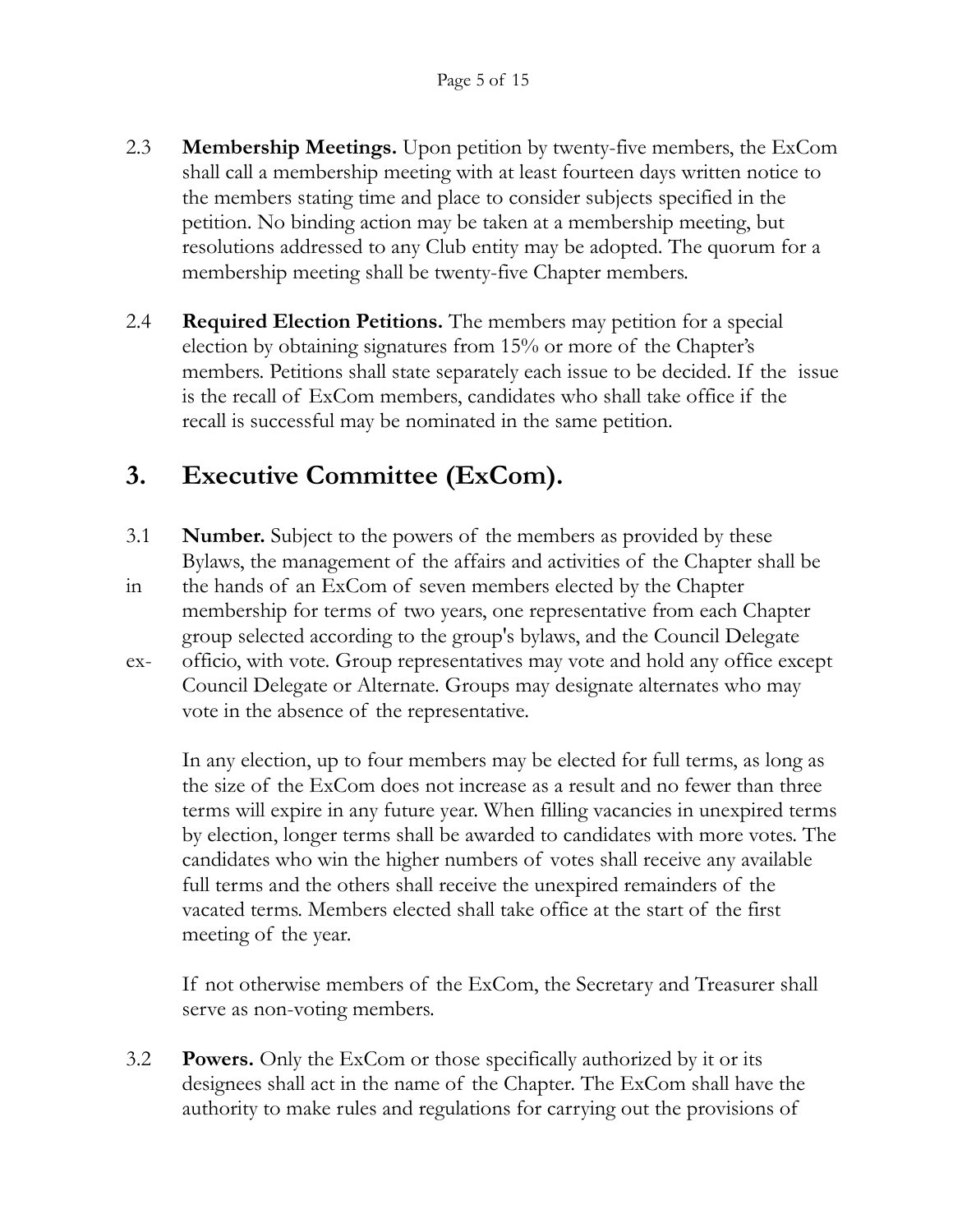#### Page 6 of 15

 these Bylaws. If any appeal arises concerning any act or decision of the ExCom, the Board or its designees shall have the power to determine the procedures to be followed. Chapter actions must be consistent with Club purposes and the policies and directives of the Board or its designees.

 The ExCom may call meetings of the Chapter membership at large with fourteen days written notice to all Chapter members stating time, place, and subjects to be considered. Notices shall be published in a Chapter newsletter or other publication provided to all members.

 The ExCom may call and conduct special elections in accordance with these Bylaws.

 The ExCom may establish and dissolve groups, sections, and committees as provided in these Bylaws.

 The ExCom may appoint and remove Chapter officers, representatives, and committee members at any time. The ExCom may fill vacancies in its elected membership.

- 3.3 **Responsibilities.** The ExCom shall assure that the activities and services provided for the benefit of the members by the Chapter and its groups, sections, and other entities comply and are consistent with these Bylaws and any Chapter Standing Rules, policies and directives of the Board or its designees, the Bylaws and Standing Rules of the Club, and applicable law. Such activities may include but are not limited to financial management, membership services, production of publications, and conservation, outings and political programs. Authority may be delegated to carry out such activities, but the ExCom shall retain overall responsibility and control.
- 3.4 **Vacancies.** The ExCom shall have the power to fill a vacancy in any elected or appointed office. A vacancy in an elected position shall be filled for the remainder of the unexpired term by vote of the remaining ExCom members.
- 3.5 **Officers.** The ExCom shall elect from its members the following officers, who shall also be Chapter officers: a Chair, a Vice-Chair, and at its option, a Secretary and a Treasurer. The ExCom may appoint from outside its membership any other Chapter officers it considers necessary, including the Secretary and Treasurer. All such officers shall be Chapter members.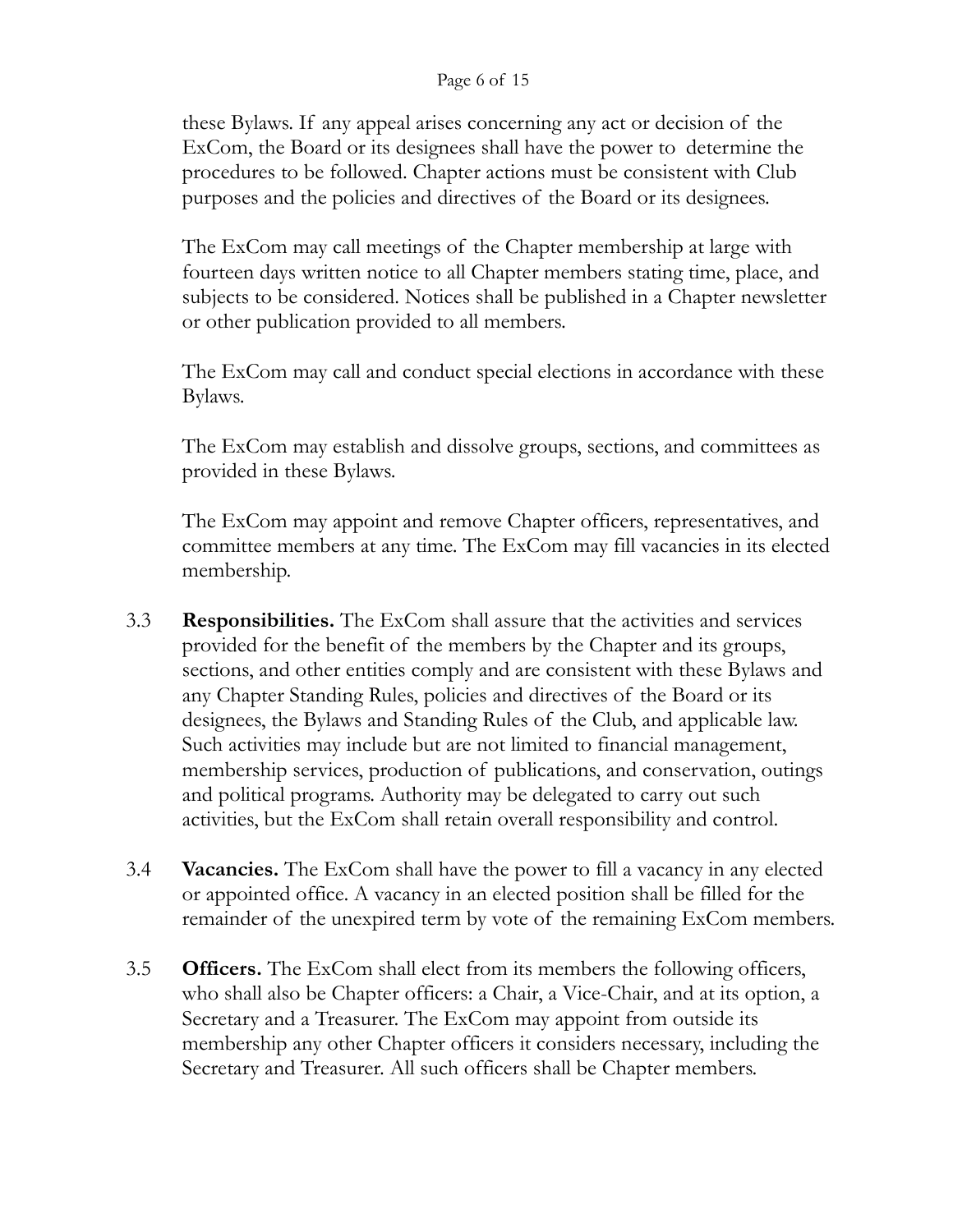#### Page 7 of 15

At the discretion of the ExCom, offices may be combined, provided there are at least two distinct officers. Assistants to these officers may be designated from among Chapter members.

Notice of the officers and appointees of the Chapter shall be provided to Club headquarters annually upon selection, or as required by the Board or its designees.

3.6 **Representatives.** The ExCom shall elect from among its members elected by the entire Chapter membership a Chapter Delegate and Alternate to the Sierra Club Council. The term of the Delegate shall be two years. The Council Delegate shall be a voting ExCom member for the duration of the appointed term as Council Delegate

.

The ExCom shall appoint Chapter members as delegates and alternates to the Regional Conservation Committees (RCCs) assigned by the Board or its designees, as provided in the relevant RCC Bylaws. The RCC delegates and alternates shall serve as ex-officio ExCom members, without vote, if not already members.

The ExCom may instruct delegates and alternates before each Council or RCC meeting. Delegates or alternates shall report to the ExCom after each Council or RCC meeting.

- 3.7 **Chapter Committees.** The ExCom may establish and dissolve standing and special committees for such objectives as it may set. Subject to ExCom approval, the Chapter Chair shall appoint committee members from among Chapter members. The Chapter Chair, or another ExCom member designated by the Chair, may be designated as a voting member of each committee, except the Nominating and Election committees. Standing committees shall be appointed annually. Except for the Nominating and Election committees, the ExCom may add, remove, or replace members of any committee at any time. The ExCom may fill vacancies on the Nominating and Election Committees.
- 3.8 **Open Meetings.** All meetings of the ExCom and its committees shall be open to attendance by any Club member, but the ExCom or its committees may convene in private session for the consideration of any sensitive matter, provided that any vote or final action is taken in open session.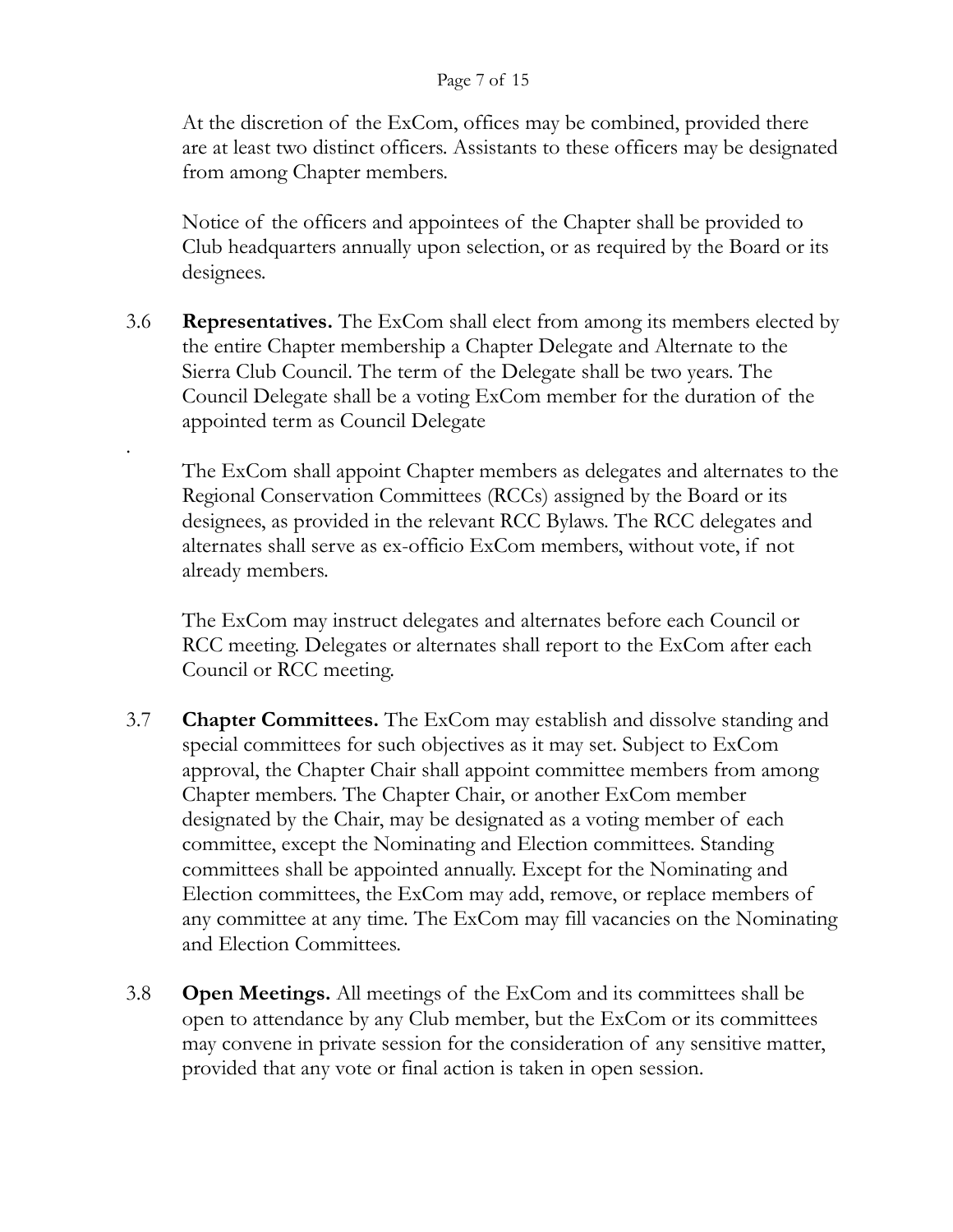3.9 **Quorum.** A quorum for ExCom meetings shall be a simple majority of its voting members. An ExCom member shall be considered present at a meeting if able to participate fully and simultaneously by means approved by the ExCom.

Any group that does not send a designated representative to any three regularly scheduled meetings over a twelve-month period need not be counted towards the quorum. A group's status in the quorum shall be restored by a designated group representative's attendance at a regularly scheduled ExCom meeting.

- 3.10 **ExCom Meetings.** The ExCom shall hold regularly scheduled meetings at least four times per year at times and places communicated in advance to all Chapter members.
- 3.11 **Special Meetings.** ExCom business may, if necessary, be conducted at a Special Meeting. A Special Meeting may be called by the Chair or any three ExCom members with at least one week's notice, unless all ExCom members waive this notice requirement.
- 3.12 **Emergency Meetings.** A quorum of the ExCom may act in an emergency only when the Chair determines that quick action is necessary and there is insufficient time to arrange a Special Meeting, or if prior authorization to so deal with a specified issue has been given in a meeting, provided in either case that a determined and documented effort has been made to contact all ExCom members. Any such action must be reported promptly to all ExCom members and reported and placed in the minutes of its next meeting.
- 3.13 **Absences.** Except for group representatives, any ExCom member who misses three regularly scheduled meetings over any continuous twelve-month period may be removed from the ExCom by a two-thirds vote of the other ExCom members. The ExCom shall decide whether to remove a member at any regularly scheduled meeting following the third missed meeting.

### **4. Nominations and Elections.**

4.1 **Annual Election.** An Annual Election shall be held in the fourth quarter of each year to choose ExCom members. This election and any special elections shall be conducted by secret written ballot mailed to all Chapter members of record at least four weeks before the closing date of the election, and shall be conducted in such a manner as to ensure facility of voting and tabulation, and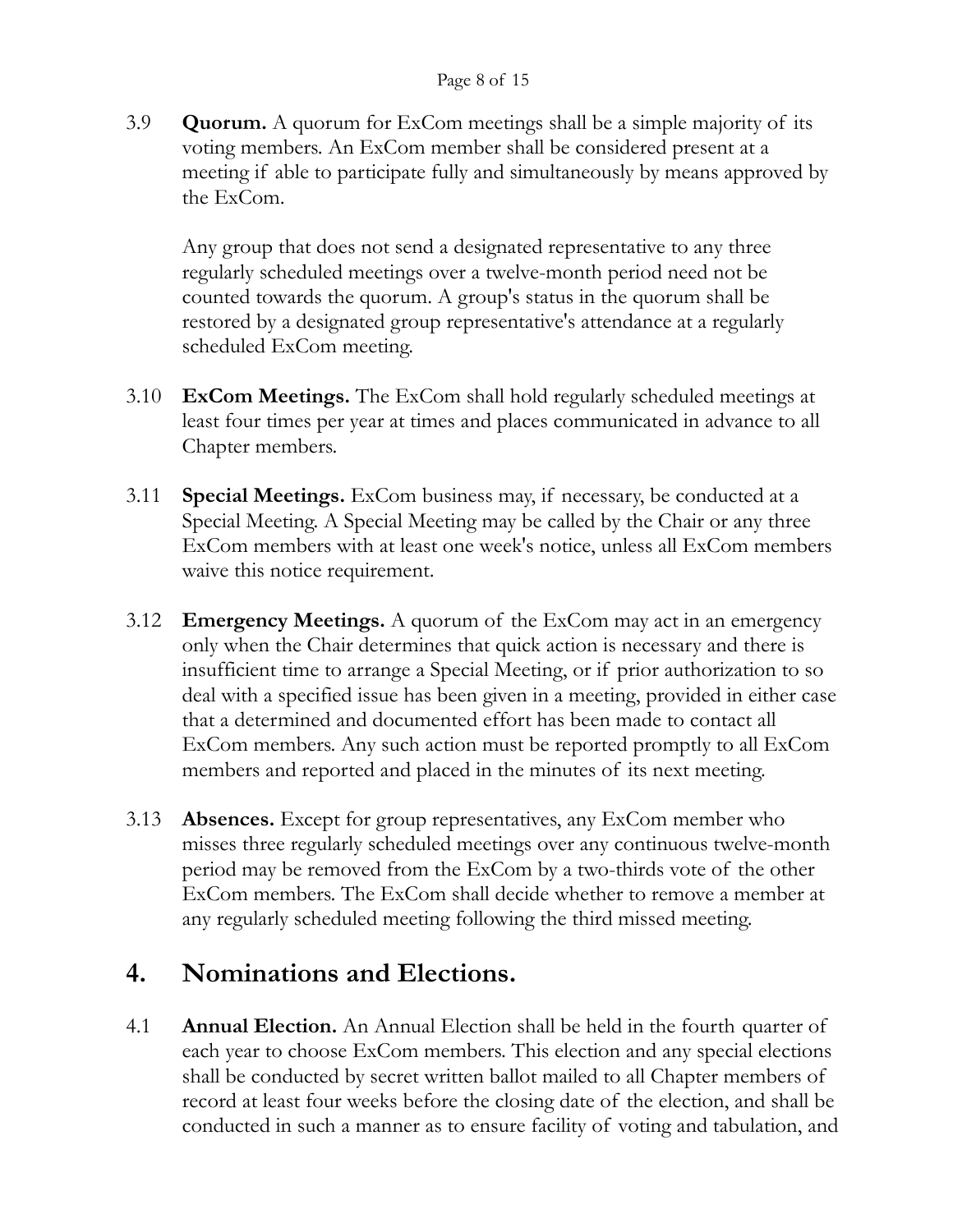#### Page 9 of 15

secrecy of ballot. The ballot shall allow each voter to vote for as many candidates as there are positions to be filled. A voter may not cumulate votes for any candidate.

The ExCom shall specify the calendar dates and deadlines for appointing the Nominating Committee (NomCom), production of eligible voter lists, receipt of names for consideration by the NomCom, receipt of ballot issue petitions, the NomCom report of names of nominees, receipt of candidate petitions, appointment of the Election Committee, printing and mailing dates for ballots allowing at least four weeks for return of the ballots, receipt of returned ballots, and the date, time and place for counting ballots.

The ExCom shall provide written notice of this schedule and of the opportunity to nominate candidates by petition to all Chapter members.

- 4.2 **Nominating Committee.** A Nominating Committee (NomCom) of at least three Chapter members, at least one not an ExCom member, none of whom may be a candidate, shall be appointed annually by the ExCom not later than four months before the designated closing date of the election. Sufficient opportunity shall be given for Chapter members to submit names for consideration by the NomCom. The NomCom shall attempt to nominate at least two more candidates than the number of ExCom members to be elected, and shall report the nominees' names to the ExCom at least two weeks before the deadline for submission of nomination petitions and five weeks before the scheduled mailing of the ballots. Nominees shall be Chapter members who give their consent. If the NomCom chooses not to nominate a willing candidate, the NomCom shall promptly inform that candidate of the opportunity to seek nomination by petition.
- 4.3 **Petition Candidates.** The name of any Chapter member proposed in writing by at least fifteen Chapter members prior to the deadline for submission of petitions, and who gives consent, shall also be included on the ballot. The nomination petitions shall be retained until the ballots are destroyed.
- 4.4 **Election Committee.** An Election Committee of at least three Chapter members, at least one not an ExCom member, shall be appointed annually by the ExCom prior to the scheduled date of mailing of ballots. No candidates may serve on the Election Committee. The Election Committee shall cause the ballots to be prepared and mailed, and shall count the returned ballots. Challenges of the conduct of candidates or their campaigns shall be referred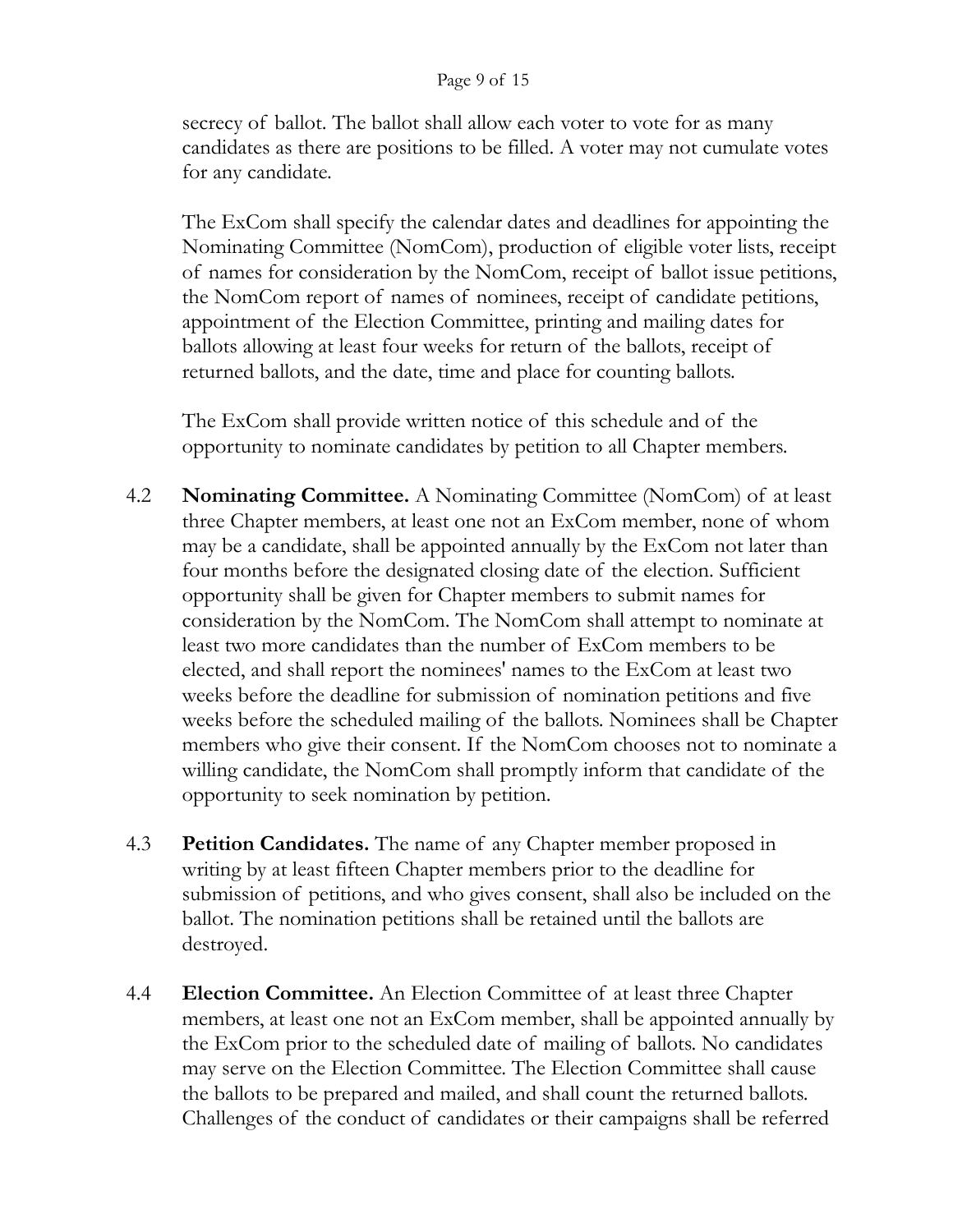#### Page 10 of 15

to the Election Committee. Decisions of the Election Committee may be appealed to the ExCom.

- 4.5 **Mailing Ballots.** Ballots shall be mailed to all Chapter members of record according to the voter list obtained prior to the election.
- 4.6 **Return of Ballots.** Ballots shall be returned to the Election Committee as directed in the ballot instructions. Return of a minimum number of valid ballots shall not be required for the validity of an annual or special election.
- 4.7 **Counting Ballots.** The Election Committee shall count the ballots on the closing date of the election, or as soon as practical after the closing date of the election. The candidates or their authorized representatives shall be permitted to be present. The candidates receiving the highest number of votes shall be elected. Any tie shall be resolved immediately, first by a recount, then if necessary by lot at the ballot counting.

The Election Committee shall immediately notify the candidates, the ExCom members, and other interested parties, and shall report the results to the ExCom at its next meeting. The ballots and nomination petitions shall be retained until their destruction is directed by the ExCom.

# **5. Functions and Services.**

- 5.1 **Functions.** The Chapter shall provide functions and services required by the Board, its designees, or the Chapter members. The ExCom shall define from time to time the methods and procedures by which these functions and services shall be delivered.
- 5.2 **Publications.** The ExCom shall arrange for Chapter publications to be distributed regularly by print or electronic means to all Chapter members, giving notice and reporting proceedings of the ExCom, Chapter meetings, elections and other news, including announcements of social events and outings.
- 5.3 **Conservation Program.** The Chapter Conservation Program shall further the conservation objectives and priorities of the Club within Chapter boundaries, assist in international, national and regional Club actions, and provide for the development and execution of specific conservation strategies and action programs authorized by the ExCom.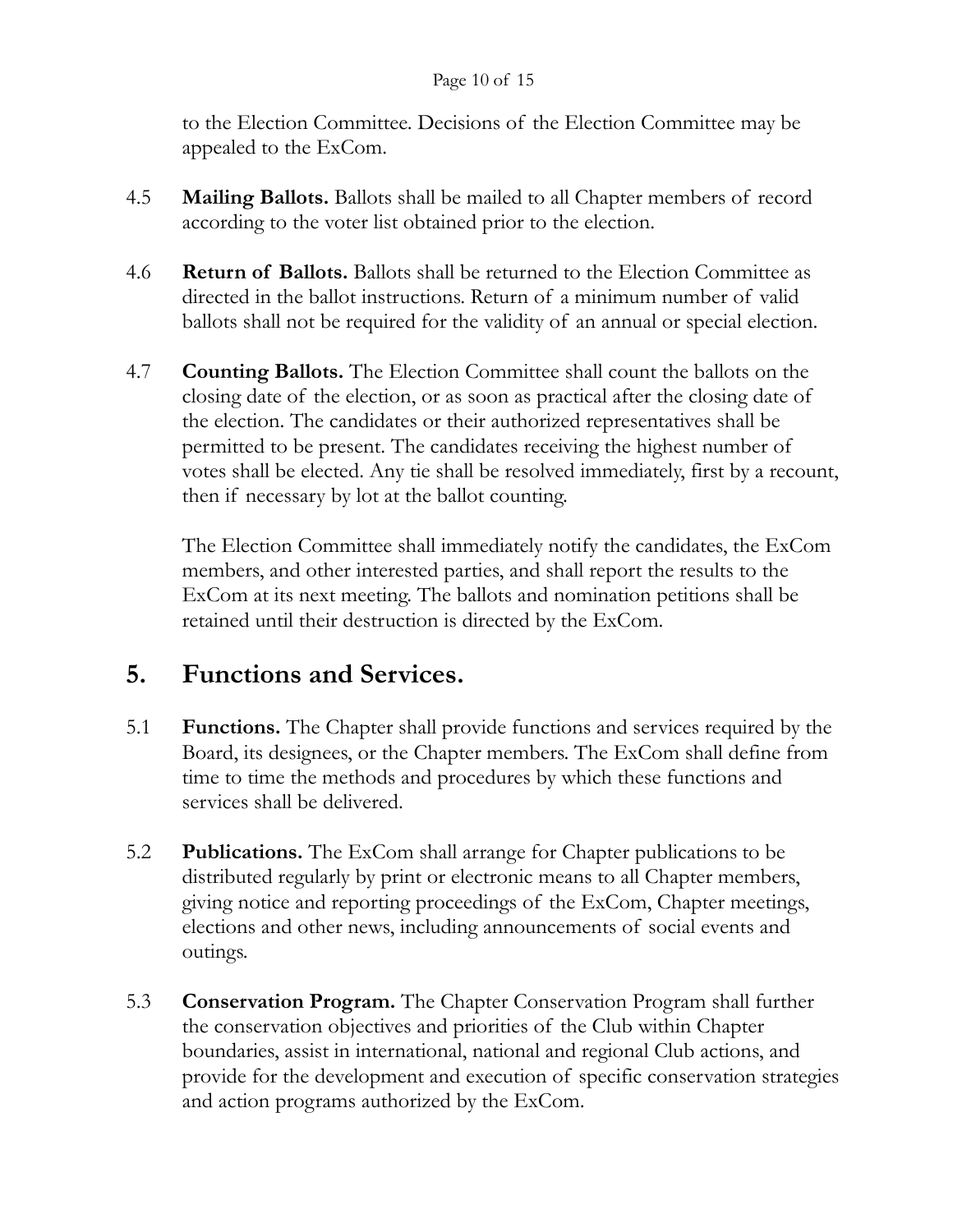#### Page 11 of 15

The ExCom shall appoint a Conservation Chair who shall provide a point of contact for the public and other Club leaders, and assist the ExCom in conservation planning, budget decisions, resolving conflicts, training, and implementation of the Conservation Program.

The program shall be coordinated with other Club entities. Chapter leaders shall not make a statement or take a position publicly that is contrary to a policy or position established by the Board of Directors, the duly authorized chapter, group, committee or other Club entity, or the Club membership through referendum, nor shall Club leaders or staff members mention their Sierra Club affiliation if they, in their own names, make a statement or take a position contrary to established policy.

Conservation actions may not include civil disobedience. No chapter, group, nor other Club entity shall encourage, request or direct any person to violate the law.

The Conservation Program shall provide an opportunity for groups, sections, other chapter entities, and individual members, to become involved in conservation activities. The program shall also provide for recruiting and training activists to develop the necessary skills and judgment, for publication and discussion of conservation issues, and for networking and alert systems, such as phone trees and electronic mail.

- 5.4 **Membership Program.** The ExCom shall provide for a membership program that keeps a copy of the roster of current members, assists in efforts to recruit and retain members, and is responsible for recruiting and welcoming members and encouraging them to participate in Club and Chapter activities.
- 5.5 **Outings and Activities.** The Chapter ExCom shall manage any outings and activities programs in cooperation with Chapter entities that conduct such outings and activities. Such management shall include but is not limited to the establishment of codes of conduct appropriate to each type of activity, provisions for approval and publication of notices, training and certification of leaders, screening of participants, compliance with insurance restrictions and other Club policies, handling of reservations and fees, restricting group size and environmental impact, and investigation of incidents and complaints. All outings and activities shall be sanctioned in advance.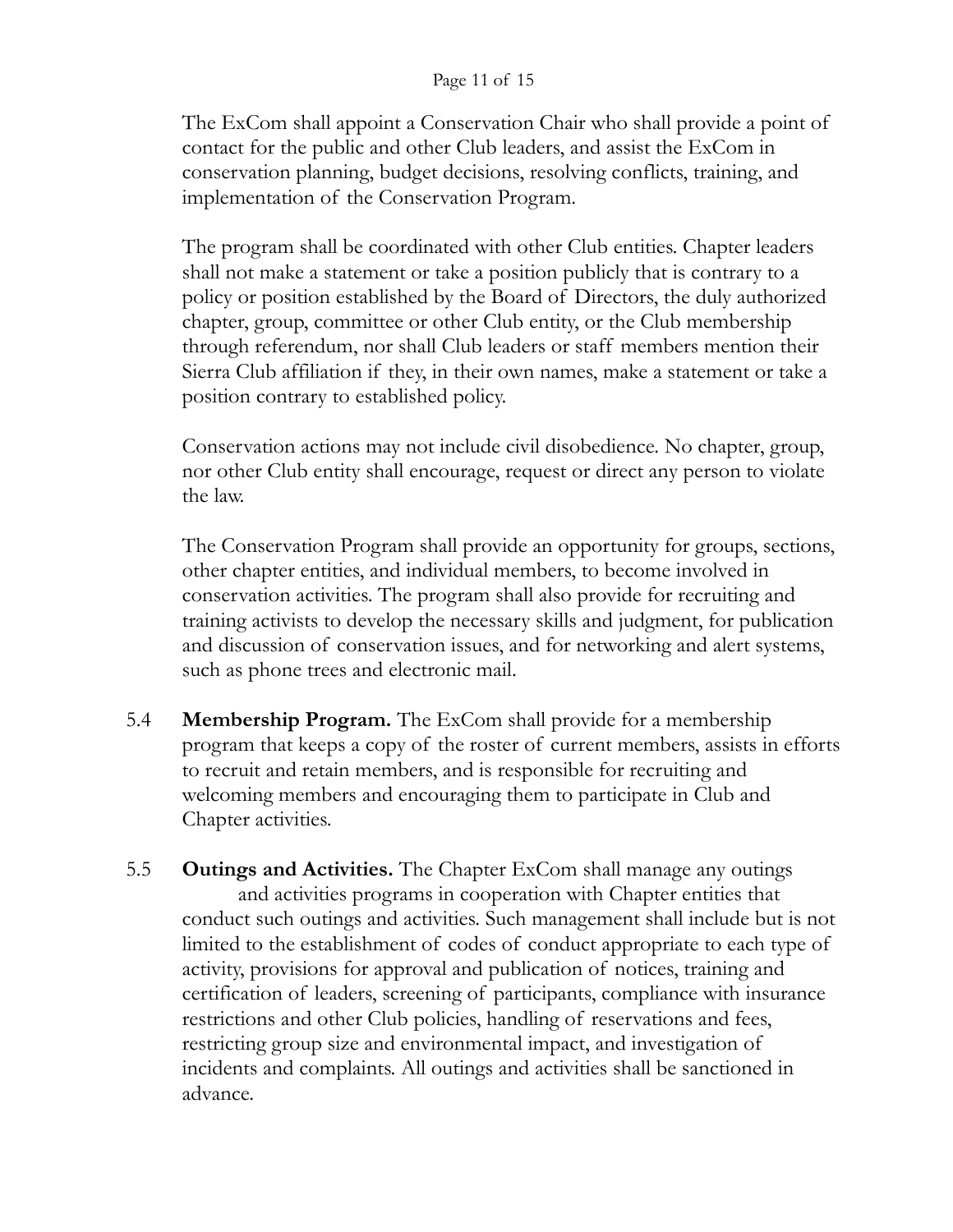5.6 **Political Action.** The Chapter's political program shall include evaluating political issues and positions, planning and conducting the endorsement and support of candidates for public office, and developing and leading the efforts necessary for those processes. This program may include federal, state, provincial, territorial, and local government races as well as ballot initiatives, and shall be conducted in compliance with applicable law and the Club's electoral compliance guidelines

### **6. Groups and Sections.**

- 6.1 **Groups.** With ExCom approval, Chapter members residing in a contiguous Chapter area may form a group, subject to Chapter and Club approval of group bylaws. A group shall elect its own executive committee by secret written ballot provided to all group members.
- 6.2 **Sections.** With ExCom approval, Chapter members interested in special activities consistent with Club purposes, or other appropriate subsets of Chapter members, may form sections, subject to approval of section operating procedures. Because section membership is optional, sections may assess dues and also charge for activities, as permitted by the Chapter ExCom.
- 6.3 **Reports.** Each group and section shall submit an annual report of its activities to the Chapter ExCom.
- 6.4 **Suspension and Dissolution.** By 2/3 vote the Chapter ExCom members present at a regular or special meeting may suspend or dissolve a group or section, if, in the judgment of the ExCom, such action is in the best interest of the Club. Such action shall not affect the standing of the individual members as members of the Club or Chapter. Suspension or dissolution shall only take place after written specification of the grounds for the proposed action are furnished to the members of the group or section affected and to the Board or its designees. At the same ExCom meeting, Chapter members shall have an opportunity to comment on the proposed action.

Upon dissolution, all remaining assets ofthe dissolved group or section shall revert to the Chapter.

As an alternative to dissolution, the Chapter ExCom may require new elections to be held for group or section office.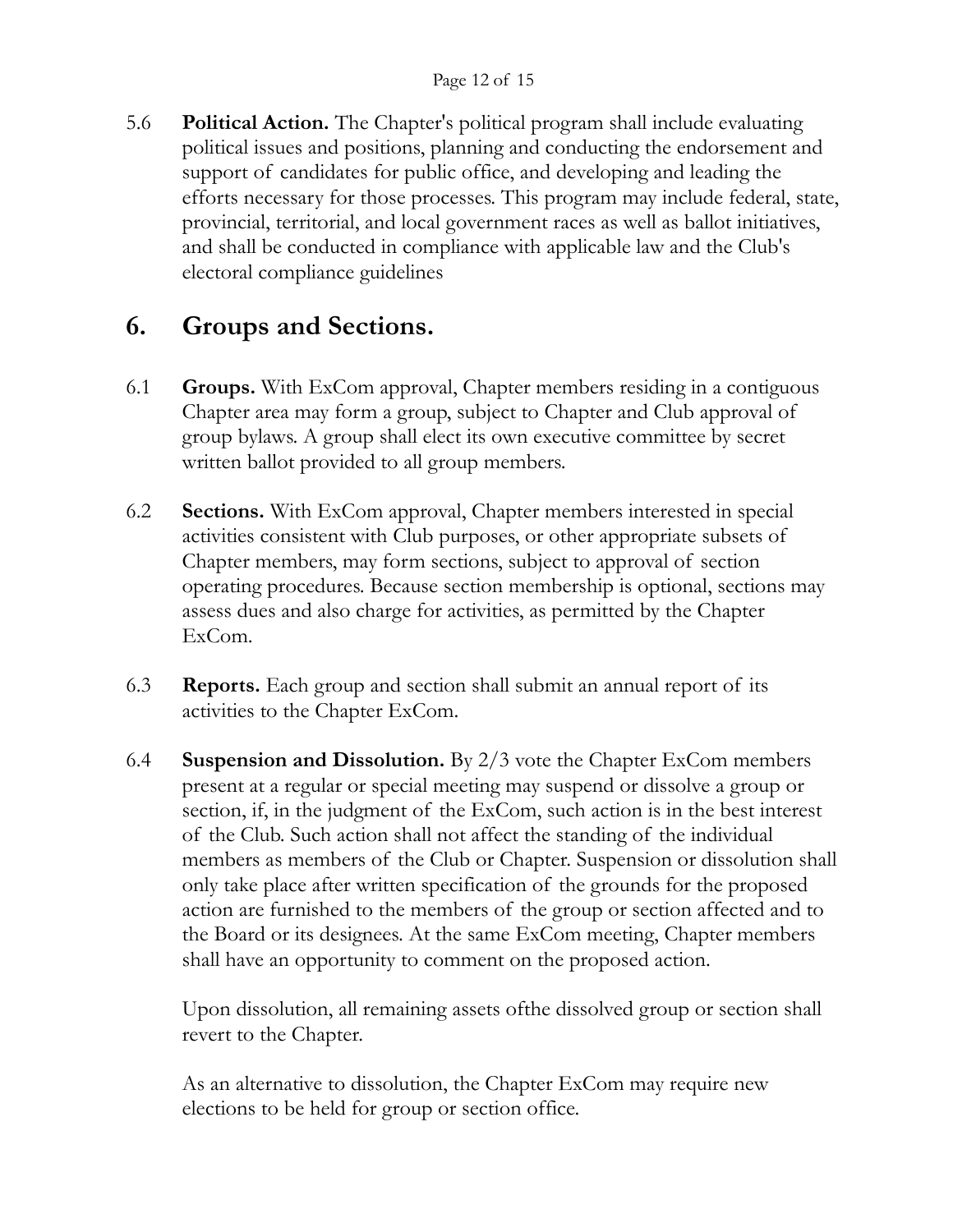### **7. Finances.**

- 7.1 **Receiving and Expending Funds.** The Chapter may receive funds from Club entities and may receive contributions directly. The Chapter may not assess or collect dues from its members, or charge additional fees for Chapter publications distributed to all Chapter members. Expenditures shall be consistent with all rules, policies and directives of the Board and its designees.
- 7.2 **Fundraising and Fees for Outings and Activities.** Consistent with rules, policies and directives of the Board or its designees, the Chapter may conduct fundraising and other activities, including outings, that require members and others to pay a fee to participate.

Such fees may include both direct and indirect costs and provide for operating reserves. Announcements of fundraising events shall indicate the intended use of the proceeds.

- 7.3 **Authority Over Deposited Funds.** The ExCom shall have authority over all funds deposited in accounts in the name of the Chapter and its entities. Every bank, savings, or investment account must have on the signature list for that account at least two signatures, including the signature of a Chapter ExCom officer, generally the Treasurer or Chair.
- 7.4 **Requirement to Deposit.** Unless otherwise specified by the ExCom or the Board or its designees, all monies received by Chapter entities shall be deposited promptly in an account bearing the name of the entity, the Chapter, and of the Sierra Club.
- 7.5 **Delegation of Authority.** The ExCom may delegate financial authority to Chapter entities. The Chapter shall retain responsibility and control. Chapter entities must provide satisfactory accounting at least quarterly to the Chapter Treasurer, including all reports required to satisfy Club requirements and applicable laws.
- 7.6 **Prohibitions.** The Chapter and its entities may not borrow money, own real estate, or contribute from its general funds to political campaigns, candidates or their parties.
- 7.7 **Fiscal Year.** The fiscal year of the Chapter shall coincide with that of the Club.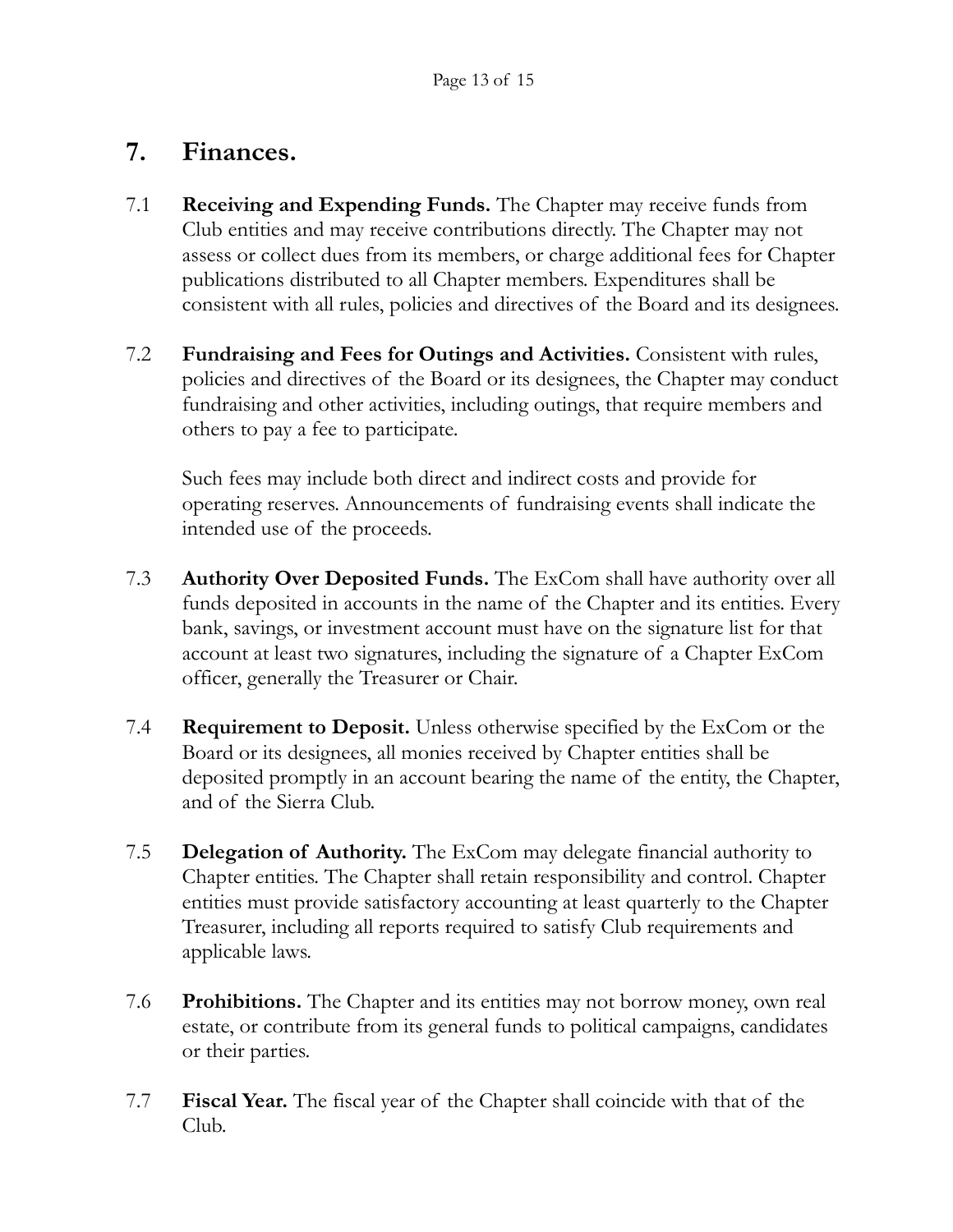- 7.8 **Books and Reports.** The Chapter Treasurer shall keep proper books of account, and shall report balances, revenues, and expenses of the Chapter and its entities to the ExCom at least quarterly, and to the Club Treasurer or designee at the end of the fiscal year. The Chapter Treasurer shall either file, or provide the Club Treasurer with timely information and funds required to file, all reports and returns required to satisfy Club requirements and applicable laws.
- 7.9 **Review.** As soon as practicable after the close of the fiscal year, the ExCom shall cause a review to be made of the books, including those of all Chapter entities. The results of the review shall be submitted to the ExCom for their approval.

### **8. Construction and Amendment.**

- 8.1 **Interpretation of Bylaws.** All questions as to the construction or meaning of these Bylaws are first to be referred to the Chapter ExCom for decision. Appeals from such decisions may be taken to the appropriate level, as established by rules of the Board of Directors. The decision of the highest of these entities that chooses to act shall be final. All procedures not prescribed by the Bylaws and Standing Rules of the Club, these Bylaws, or the Standing Rules of the Chapter, shall be governed by the current edition of Robert's Rules of Order, newly revised.
- 8.2 **Amendment.** These Bylaws are fundamental and shall not be added to, amended or repealed except by a two-thirds vote of the Chapter ExCom and a two-thirds vote of all mail ballots cast in an Annual or Special Election. After proposed bylaw changes have been approved by the Chapter ExCom, and before they are submitted to a vote of Chapter members, they shall be submitted to the Board or its designees for review and approval.

If an amendment expands the size of the ExCom, but the annual election was held for fewer members, the ExCom may appoint members or hold a special election to fill the new positions. If the amendment reduces the size of the ExCom, the elected members receiving the most votes shall serve.

Approval by vote of the members is not required for amendments needed to keep these Bylaws consistent with changes in the Club Bylaws, directives of the Board or its designees, or to correct inconsequential errors or omissions. Such amendments shall require only a majority vote of the ExCom.